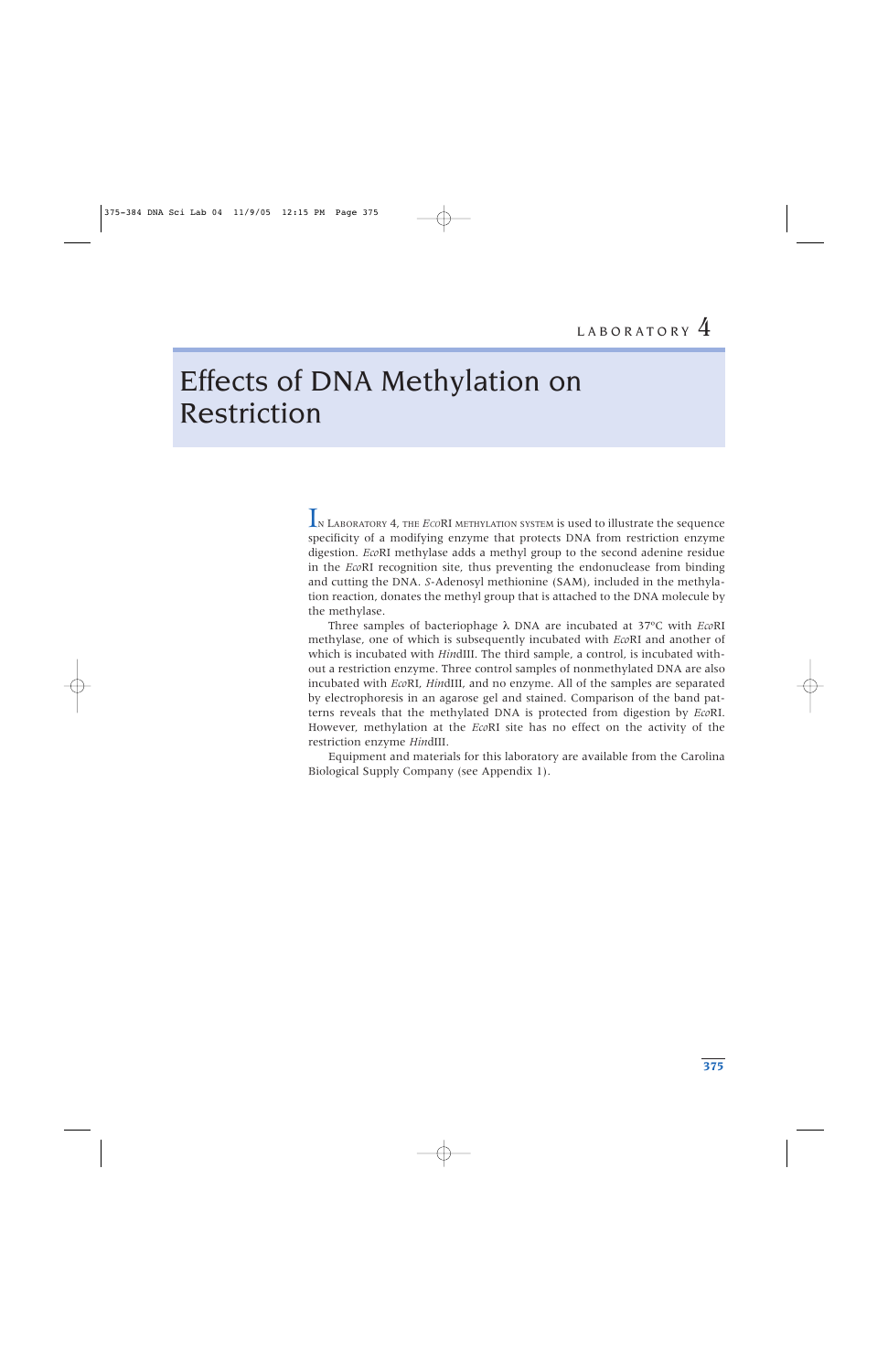#### **376** ■ LABORATORY 4

#### **I. Set Up Methylase Reaction**



#### **II. Cast 0.8% Agarose Gel**



#### **III. Set Up Restriction Reaction**



#### **IV. Load Gel and Separate by Electrophoresis**



### **V. Stain Gel and View (Photograph)**

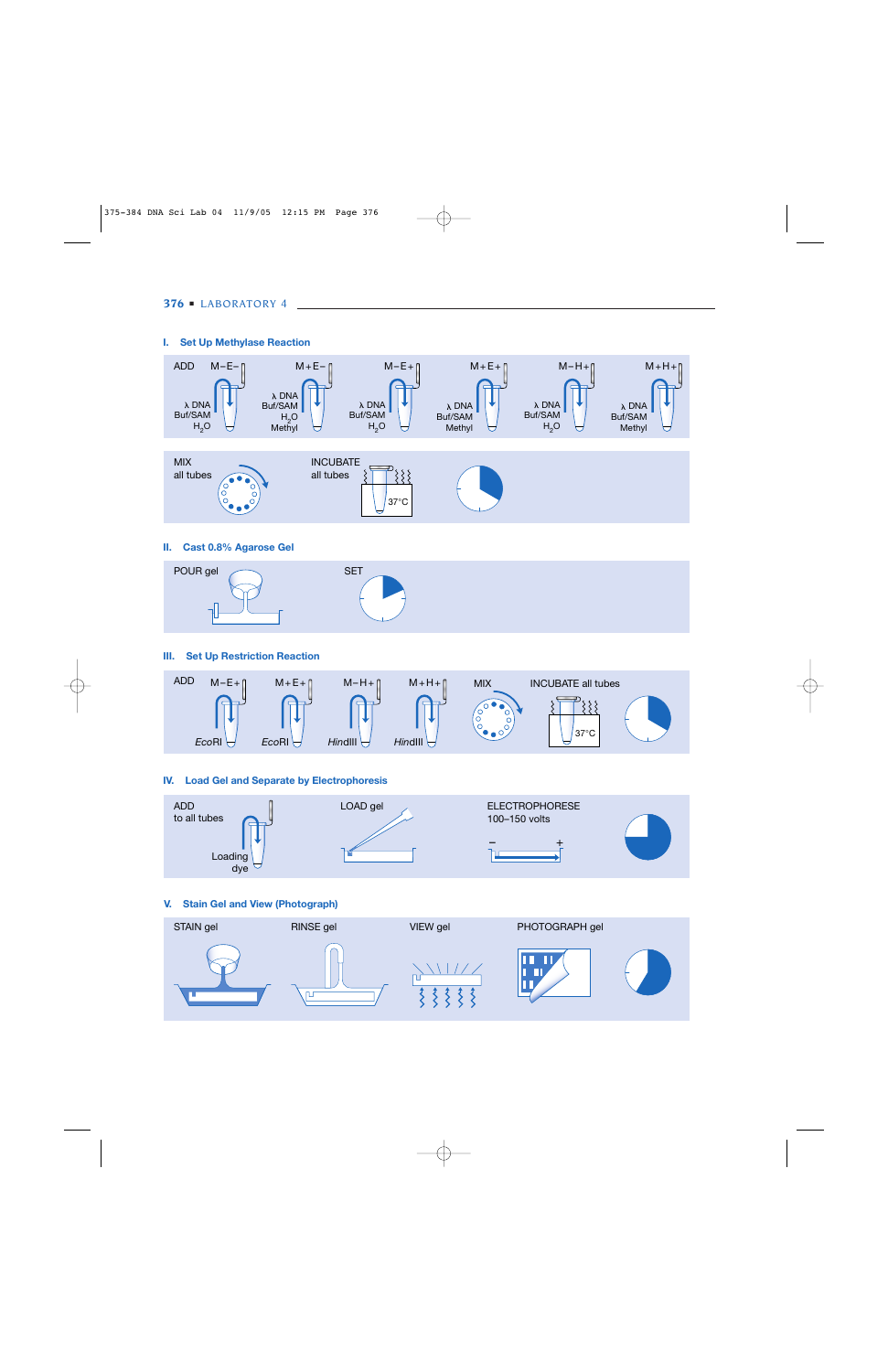#### PRELAB NOTES

Review Prelab Notes in Laboratory 3, DNA Restriction Analysis.

### *S*-Adenosyl Methionine

*S*-Adenosyl methionine (SAM) is incorporated into a 2x restriction buffer, so that the same buffer is used for *both* methylation and restriction reactions. Because SAM is not very stable, mix the buffer/SAM solution just prior to the lab and discard after use. In addition, make sure to use a fresh stock of SAM not more than several months old.

### To Avoid Confusion

This laboratory has two distinct steps involving two similar-sounding reagents. In the first step, DNA is preincubated with *Eco*RI methylase. In the second step, the methylated DNA is incubated with *Eco*RI restriction enzyme. To avoid mishaps, do not set out the endonuclease *Eco*RI restriction enzyme until *after* the methylation reactions are set up.

### For Further Information

The protocol presented here is based on the following published methods:

- Aaij C. and Borst P. 1972. The gel electrophoresis of DNA. *Biochim. Biophys. Acta* **269:** 192– 200.
- Greene P.H., Poonian M.S., Nussbaum A.L., Tobias L., Garfin D.E., Boyer H.W., and Goodman H.M. 1975. Restriction and modification of a self-complementary octanucleotide containing the *Eco*RI substrate. *J. Mol. Biol.* **99:** 237–261.
- Helling R.B., Goodman H.M., and Boyer H.W. 1974. Analysis of R-*Eco*RI fragments of DNA from lambdoid bacteriophages and other viruses by agarose-gel electrophoresis. *J. Virol.* **14:** 1235–1244.
- Sharp P.A., Sugden B., and Sambrook J. 1973. Detection of two restriction endonuclease activities in *Haemophilus parainfluenzae* using analytical agarose–ethidium bromide electrophoresis. *Biochemistry* **12:** 3055–3063.

#### PRELAB PREPARATION

Before performing this Prelab Preparation, please refer to the cautions indicated on the Laboratory Materials list.

- 1. Prepare 2x restriction buffer plus SAM within 1–2 days before the experiment.
- 2. Prepare aliquots for each experiment:

30 μl of 0.1 μg/μl  $\lambda$  DNA (store on ice) µl of 2x restriction buffer/SAM (store on ice) µl of *Eco*RI methylase (store on ice) µl each of *Eco*RI and *Hin*dIII (store on ice) µl of distilled water µl of loading dye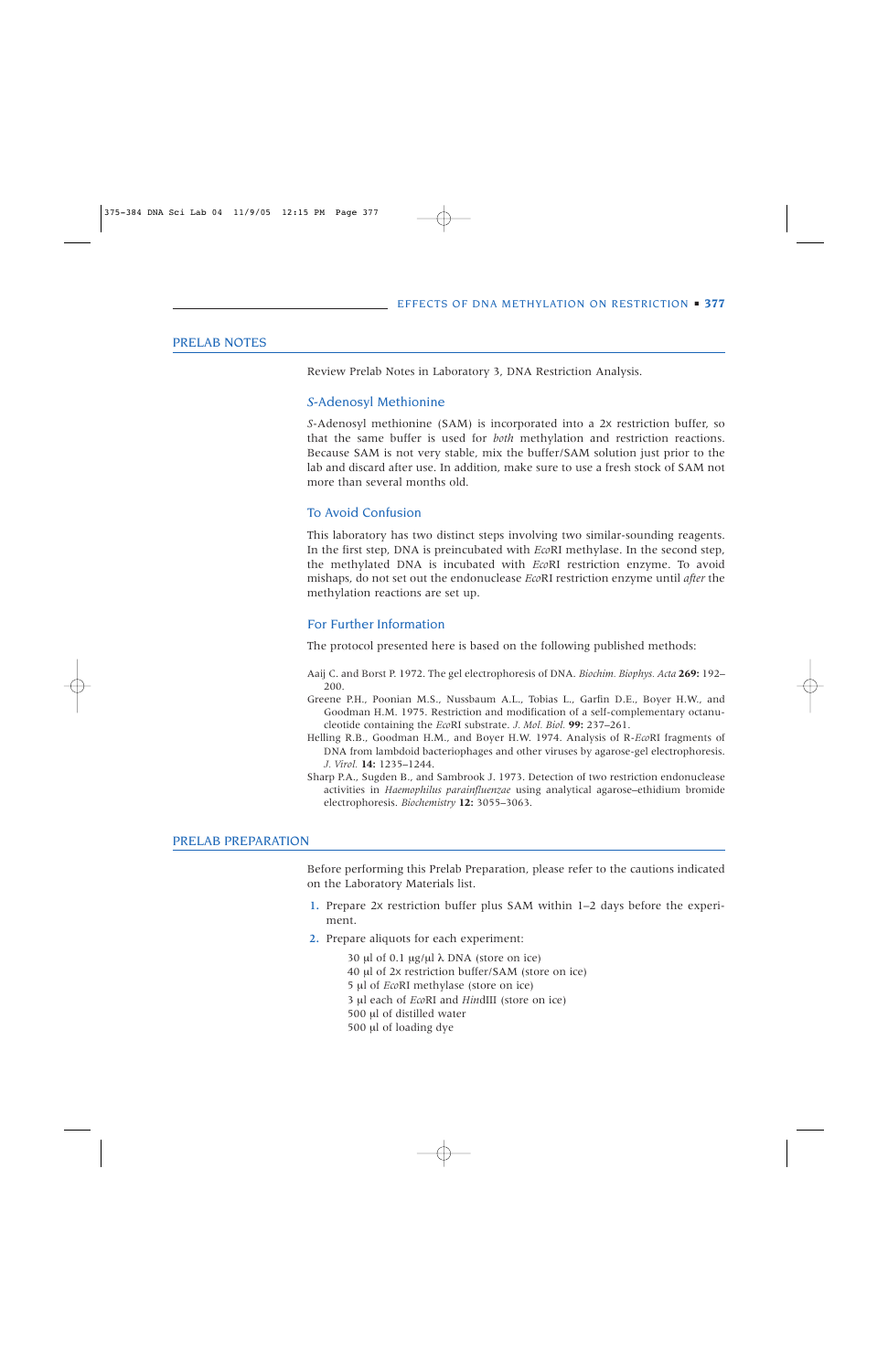- 3. Prepare 0.8% agarose solution (40–50 ml per experiment). Keep agarose liquid in a hot-water bath (~60ºC) throughout lab. Cover with aluminum foil to retard evaporation.
- 4. Prepare 1x Tris/Borate/EDTA (TBE) buffer for electrophoresis (400–500 ml per experiment).
- 5. Prepare ethidium bromide or methylene-blue-staining solution (100 ml per experiment).
- 6. Adjust water bath to 37ºC.

#### MATERIALS

#### **REAGENTS**

Agarose (0.8%) Distilled water Ethidium bromide $\Psi(1 \mu g/ml)$  (or 0.025% methylene blue $\Psi$ )  $λ$  DNA (0.1  $\mu$ g/ $\mu$ l) Loading dye 2x Restriction buffer/SAMV Enzymes: *Eco*RI *Hin*dIII *Eco*RI methylase 1x Tris V/Borate/EDTA (TBE) buffer

#### **SUPPLIES AND EQUIPMENT**

Aluminum foil Beakers for agarose and for waste/used tips Camera and film (optional) Electrophoresis box Latex gloves Masking tape Microfuge (optional) Micropipettor  $(0.5-10- $\mu$ l) + tips$ Parafilm or wax paper (optional) Permanent marker Plastic wrap (optional) Power supply Test tube rack Transilluminator (optional) $\Psi$ Tubes (1.5-ml) Water baths (37ºC and 60ºC)

**V** See Appendix 4 for Cautions list.

#### **METHODS**

#### I. Set Up Methylase Reaction (30 minutes, including incubation)

- 1. Use a permanent marker to label six 1.5-ml tubes, in which methylation and restriction reactions will be performed:
	- M– E– = no methylase, no *Eco*RI M+ E– = methylase, no *Eco*RI M– E+ = no methylase, *Eco*RI M+ E+ = methylase, *Eco*RI M– H+ = no methylase, *Hin*dIII M+ H+ = methylase, *Hin*dIII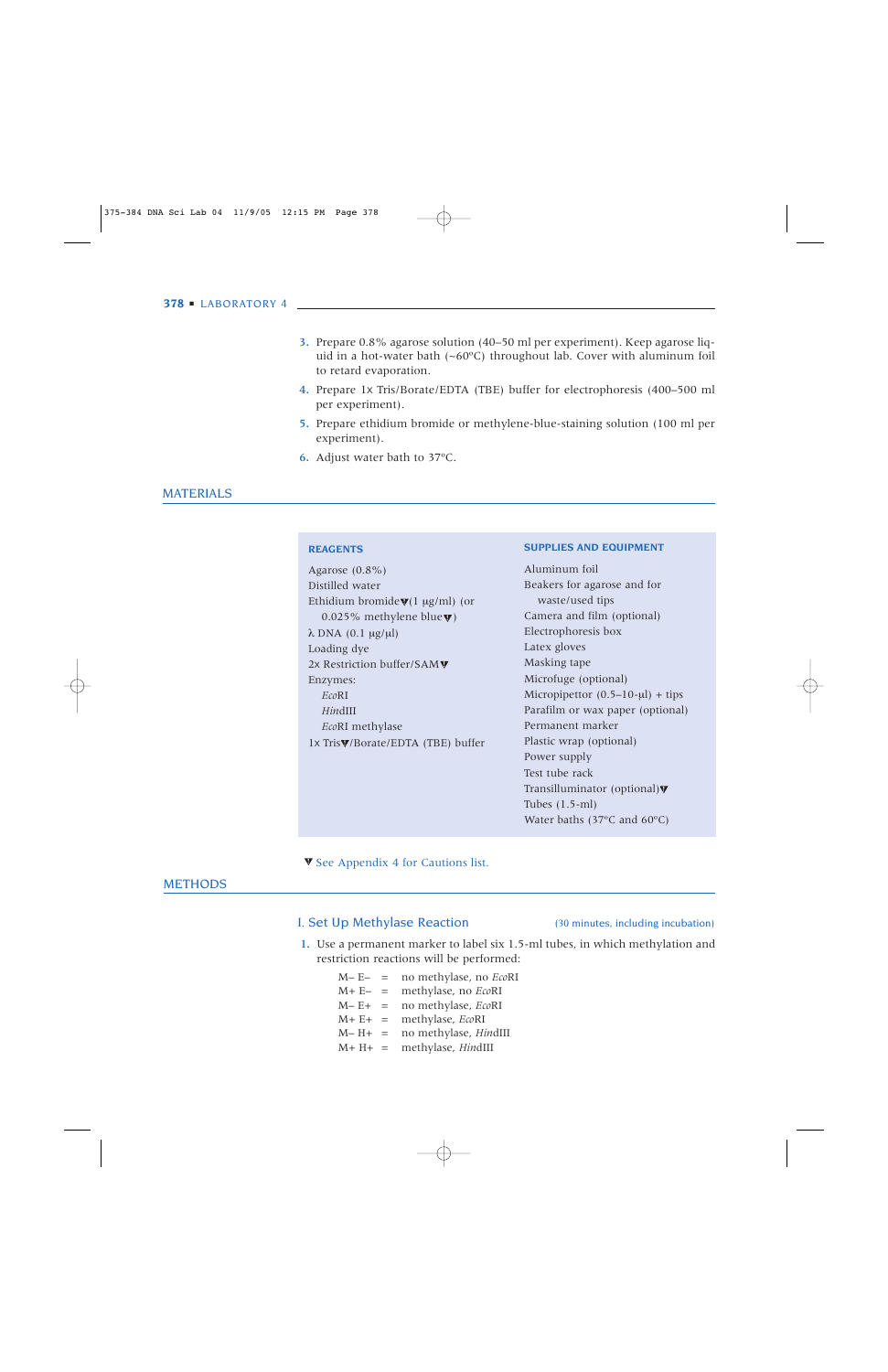| M+E+   | 4 µl | 5 µl |    | μl    |
|--------|------|------|----|-------|
| $M-H+$ | 4 µl | 5 µl | ul |       |
| $M+H+$ | 4 µl | 5 µl |    | $\mu$ |

*It is not necessary to change tips when adding the same reagent. The same tip may be used for all tubes, provided the tip has not touched the solution already in the tubes.*

*To avoid confusing methylase with reagents in Part III, discard after completing Step 7.*





*lase loses activity and the reaction stops.*



*Gel is cast directly in the box in some electrophoresis apparatuses.*

*Too much buffer will chan-*

- 3. Collect and place reagents in the test tube rack on the lab bench.
	- 4. Add 4 μl of DNA to each reaction tube. Touch the micropipettor tip to the side of the reaction tube, as near to the bottom as possible, to create capi lary action to pull the solution out of the tip.
	- 5. Use a *fresh tip* to add 5 μl of restriction buffer/SAM to a clean spot on each reaction tube.
	- 6. Use a *fresh tip* to add specified volume of distilled water to appropriate tubes.
	- 7. Use a *fresh tip* to add 1 μl of *Eco*RI methylase to Tubes M+E–, M+E+, and  $M+H+$ .
	- 8. Close tube tops. Pool and mix reagents by pulsing in a microfuge or sharp tapping the tube bottom on the lab bench.
	- 9. Place the reaction tubes in a  $37^{\circ}$ C water bath, and incubate for a minimum of 20 minutes. Reactions can be incubated for longer periods of time.
- Following incubation, freeze reactions at  $-20^{\circ}$ C until ready to continue. Thaw *After several hours, methy-*<br>*Inselections before continuing to Section III, Step 1. After several hours, methy-* reactions before continuing to Section III, Step 1.

# II. Cast 0.8% Agarose Gel (5 minutes) (5 minutes)

- 1. Seal the ends of the gel-casting tray with tape, and insert a well-forming comb. Place gel-casting tray out of the way on the lab bench, so that agaros poured in next step can set undisturbed.
- 2. Carefully pour enough agarose solution into the casting tray to fill to a depth of about 5 mm. Gel should cover only about one-third the height of comb teeth. Use a pipette tip to move large bubbles or solid debris to the sides or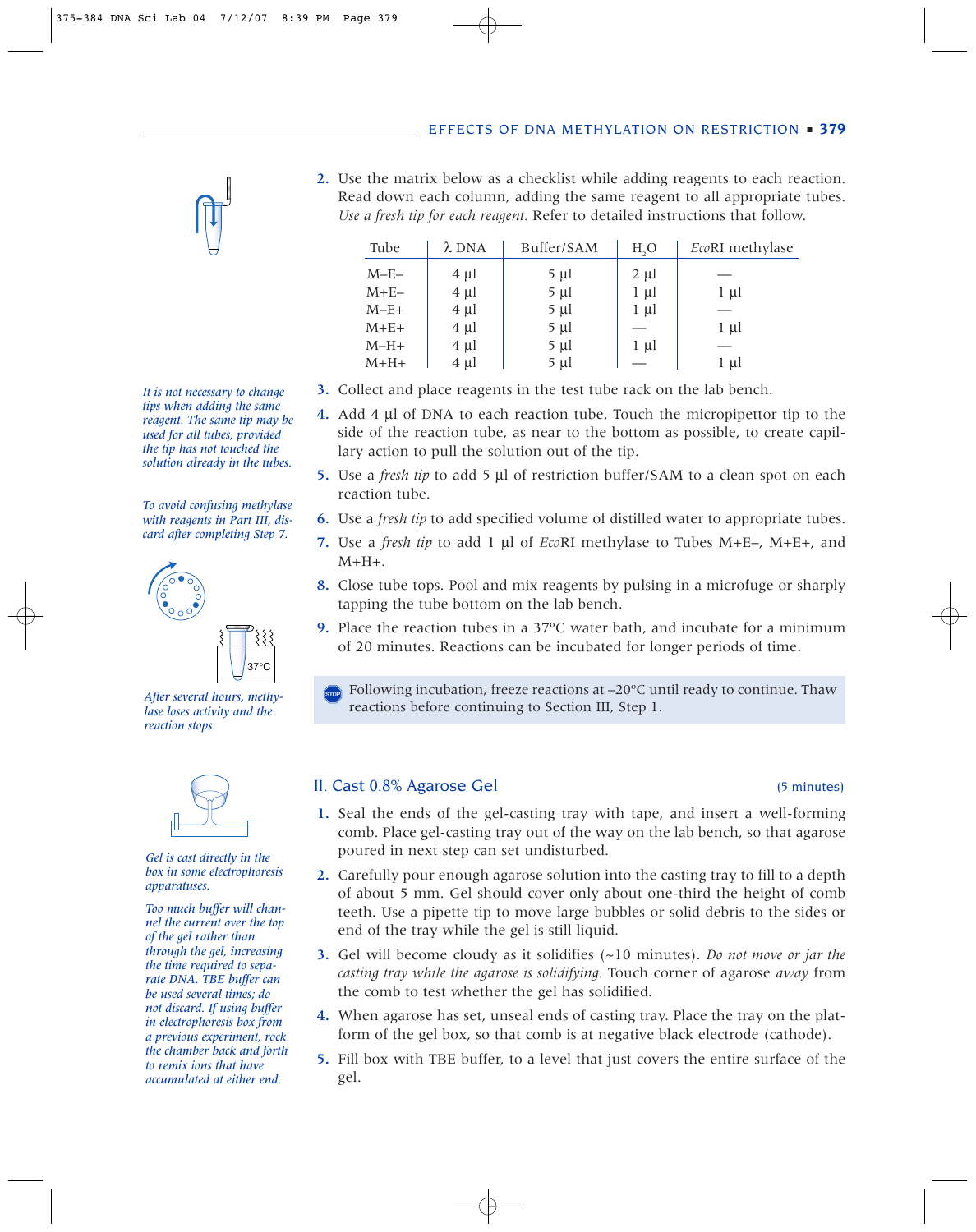*removed from a dry gel can ar the wells.* 



## III. Set Up Restriction Reaction (30 minutes, including incubation)

- 1. Remove methylation reactions from the water bath or thaw the tube stored in the freezer.
- 2. Use the matrix below as a checklist while adding reagents to each reaction. Read down each column, adding the same reagent to all appropriate tubes. *Use a fresh tip for each reagent.* Refer to detailed instructions that follow.

| M–E–<br>$M+E-$<br>$1 \mu l$<br>$M - E +$<br>$1 \mu l$<br>$M+E+$<br>$M-H+$ |
|---------------------------------------------------------------------------|
|                                                                           |
|                                                                           |
|                                                                           |
|                                                                           |
| $1 \mu l$                                                                 |
| $1 \mu$<br>$M+H+$                                                         |

- 3. Collect *Eco*RI and *Hin*dIII, and place them on ice on the lab bench.
- 4. Add 1 μl of *Eco*RI to Tubes M–E+ and M+E+.
- 5. Use a *fresh tip* to add 1 μl of *Hin*dIII to tubes labeled M–H+ and M+H+.
- 6. Close tube tops. Pool and mix reagents by pulsing in a microfuge or sharply tapping the tube bottom on the lab bench.
- 7. Place the reaction tubes in a 37ºC water bath, and incubate restriction reactions for a minimum of 20 minutes. Reactions can be incubated for longer periods of time.



Following incubation, freeze reactions at  $-20^{\circ}$ C until ready to continue. Thaw reactions before continuing to Section IV, Step 1.

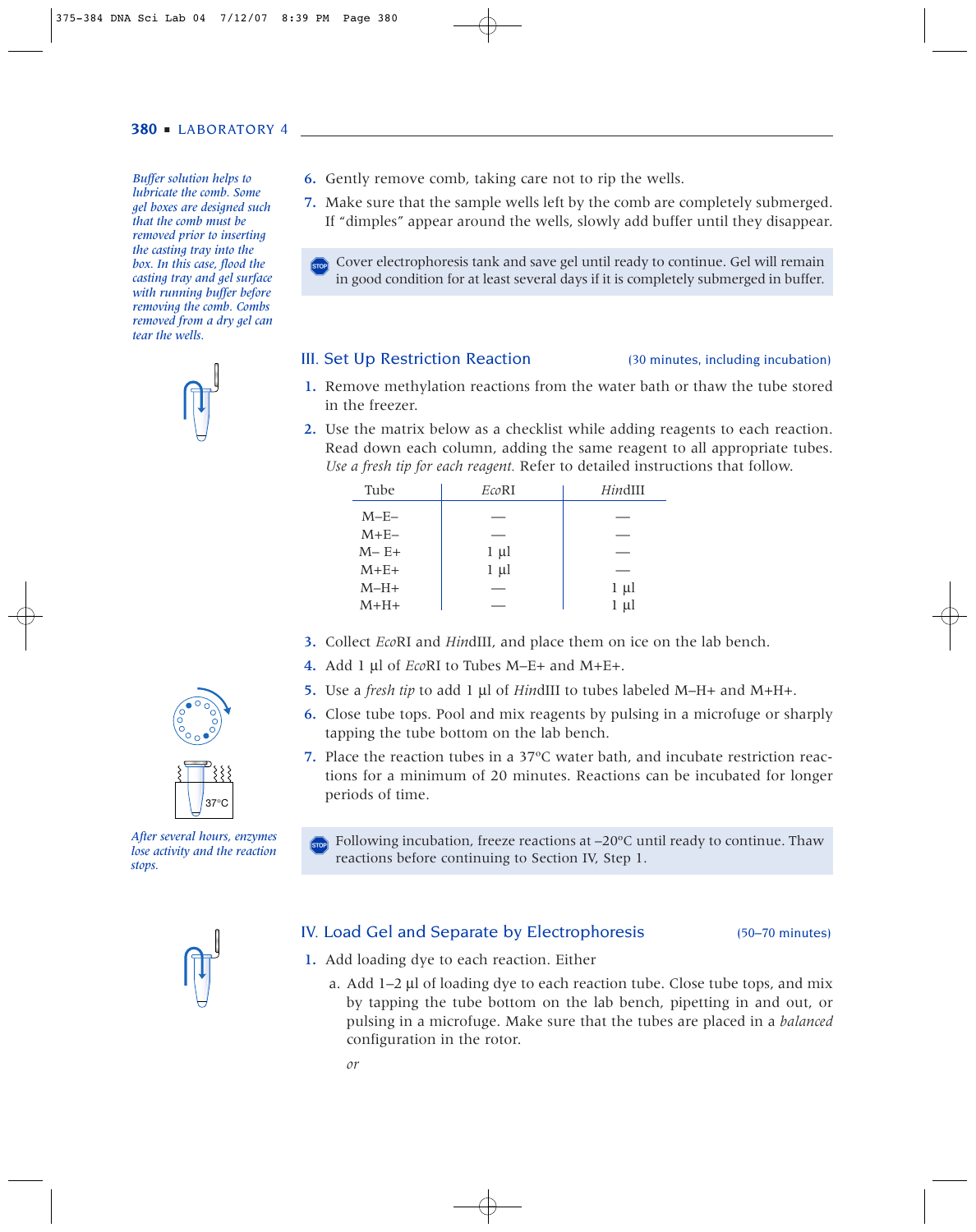- b. Place six individual droplets of loading dye (1 µl each) on a small square of Parafilm or wax paper. Withdraw contents from the reaction tube, and mix with a loading dye droplet by pipetting in and out. Immediately load dye mixture according to Step 2. Repeat successively, *with a clean tip*, for each reaction.
- 2. Use a micropipettor to load 10 µl of each reaction tube into a separate well in the gel, as shown in diagram below. *Use a fresh tip for each reaction.*
	- a. Use two hands to steady the micropipettor over the well.
	- b. Before loading sample, make sure that there are no bubbles in the wells. If bubbles exist, remove them with a micropipettor tip.
	- c. If there is air in the end of the tip, carefully depress the plunger to push the sample to the end of the tip. (If an air bubble forms a "cap" over the well, DNA/loading dye will flow into buffer around edges of well.)
	- d. Dip the micropipettor tip through the surface of the buffer, center it over the well, and gently depress the micropipettor plunger to slowly expel the sample. Sucrose in the loading dye weighs down the sample, causing it to sink to the bottom of the well. *Be careful not to punch the tip of the micropipettor through the bottom the gel.*



- 3. Close the top of the electrophoresis box, and connect the electrical leads to a power supply, anode to anode (red-red) and cathode to cathode (blackblack). Make sure that both electrodes are connected to the same channel of power supply.
	- 4. Turn power supply on, and set to 100–150 volts. The ammeter should register approximately 50–100 milliamperes. If current is not detected, check connections and try again.
	- 5. Separate by electrophoresis for 40–60 minutes. Good separation will have occurred when the bromophenol blue band has moved 4–7 cm from the wells. If time allows, carry out electrophoresis until the bromophenol blue band nears the end of the gel. *Stop* electrophoresis before bromophenol blue band runs off end of gel.
	- 6. Turn off power supply, disconnect leads from the inputs, and remove top of electrophoresis box.
	- 7. Carefully remove casting tray from electrophoresis box, and slide the gel into a disposable weigh boat or other shallow tray. Label staining tray with your name.
	- 8. Stain and view gel using one of the methods described in Sections VA and VB.



*A piece of dark construction paper beneath the gel box will give the wells more visibility.*



*Alternately, set power supply on lower voltage, and run the gel for several hours. When running two gels from the same power supply, the current is double that for a single gel at the same voltage.*

*Staining may be performed by an instructor in a controlled area when students are not present.*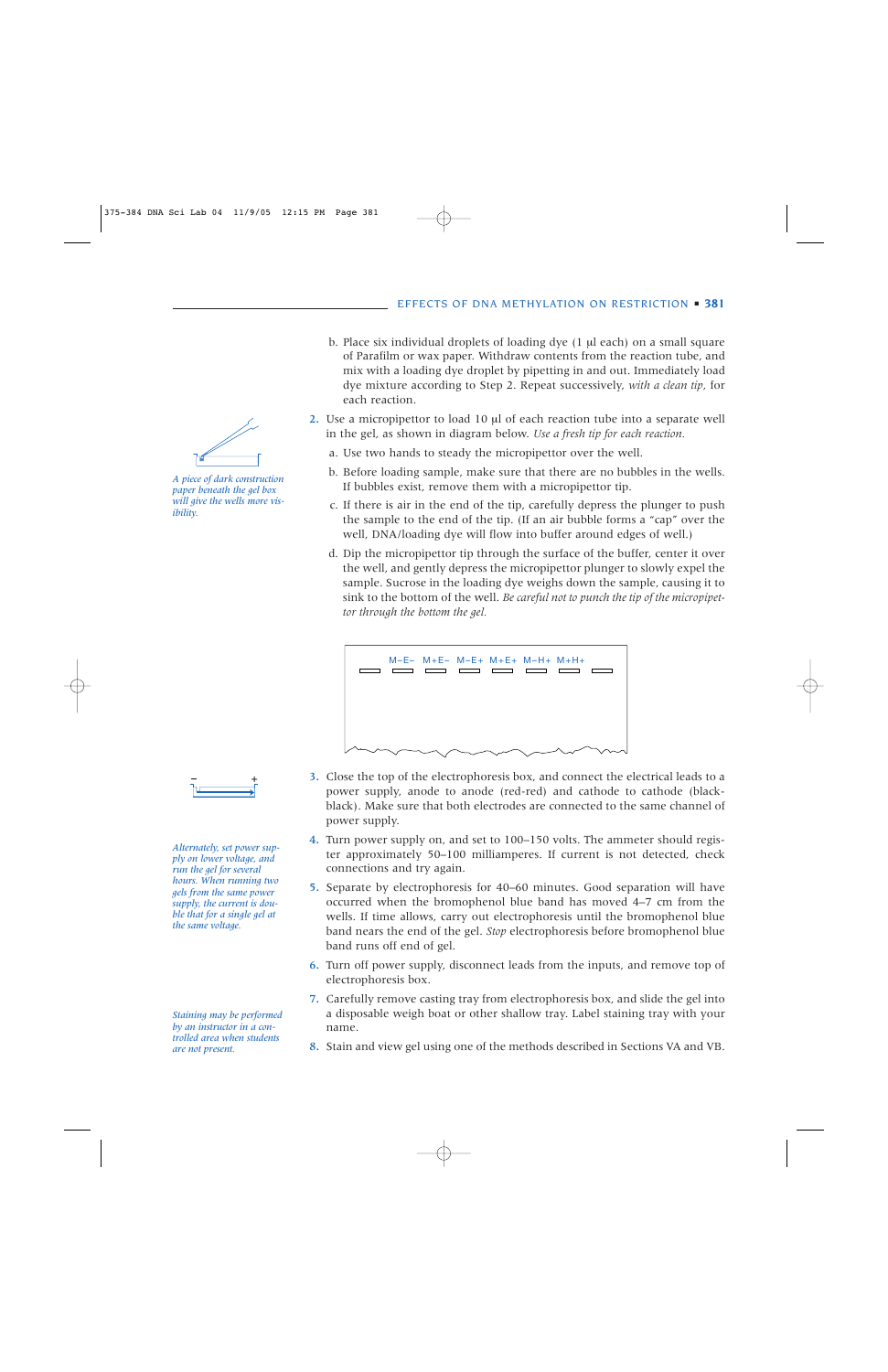



#### CAUTION

Review Responsible Handling of Ethidium Bromide in Laboratory 3. Wear latex gloves when staining, viewing, and photographing gels and during cleanup. Confine all staining to a restricted sink area. For further information, see Appendix 4.

- 1. Flood gel with ethidium bromide solution (1 μg/ml), and allow to stain for 5–10 minutes.
- 2. Following staining, use a funnel to decant as much ethidium bromide solution as possible from the staining tray back into the storage container.
- 3. Rinse the gel and tray under running tap water.
- 4. If desired, gels can be destained in tap water or distilled water for 5 minutes or more to remove background ethidium bromide.
	- Staining intensifies dramatically if rinsed gels set overnight at room temperature. Stack staining trays, and cover top gel with plastic wrap to prevent desiccation. -
- 5. View under UV transilluminator or other UV source.

#### CAUTION

Ultraviolet light can damage eyes. Never look at unshielded UV light source with naked eyes. View only through a filter or safety glasses that absorb harmful wavelengths. For further information, see Appendix 4.

- 6. Photograph with a Polaroid or digital camera.
- 7. Take time for responsible cleanup.
	- a. Wipe down camera, transilluminator, and staining area.
	- b. Wash hands before leaving lab.



*Staining time increases markedly for thicker gels.*

*Ethidium bromide solution may be reused to stain 15 or more gels. When staining time increases markedly, dispose of ethidium bromide solution as explained in Laboratory 3.*



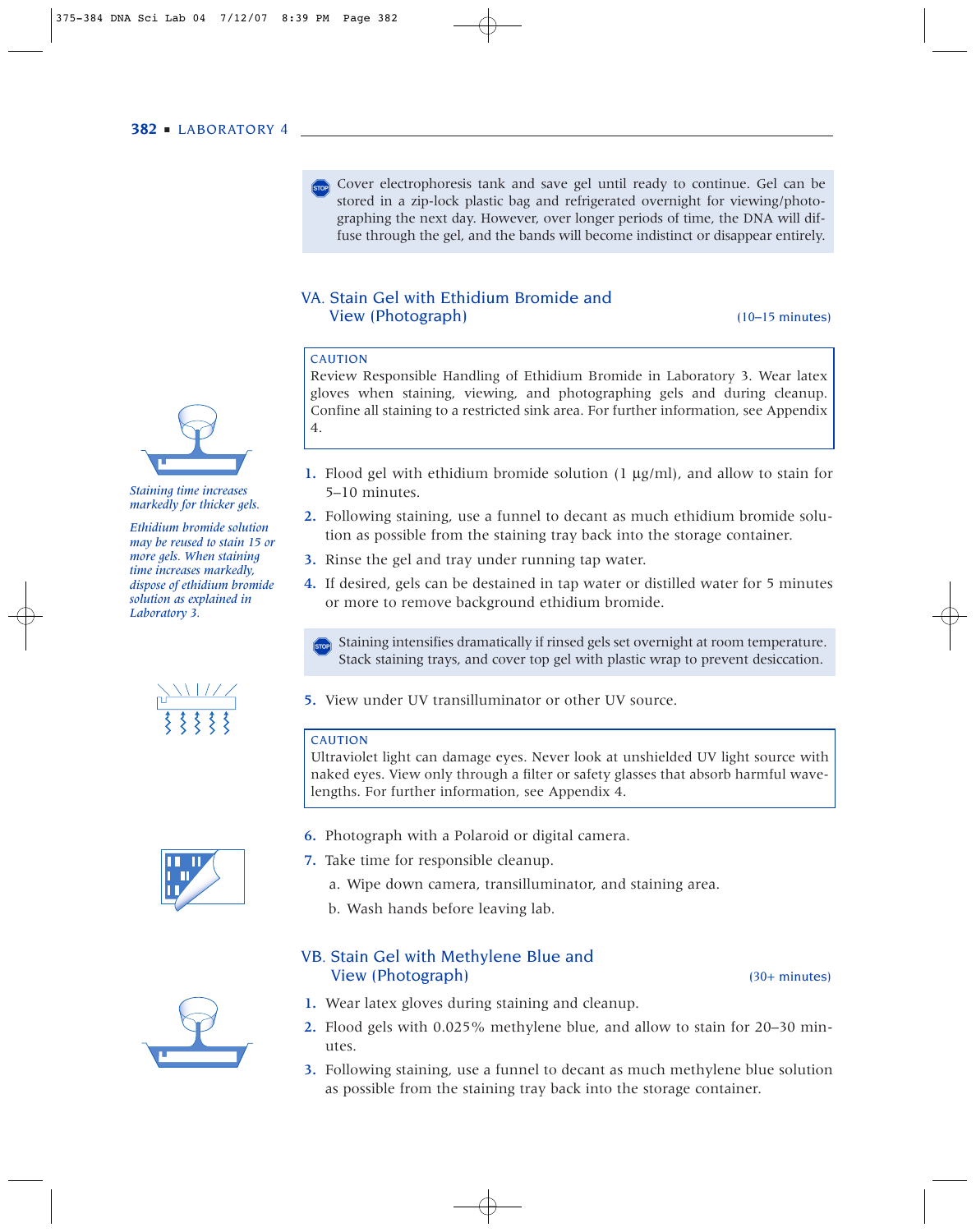

- 5. View gel over light box; cover surface with plastic wrap to prevent staining.
- 6. Photograph with a Polaroid or digital camera.

# RESULTS AND DISCUSSION

Each type II restriction enzyme has a corresponding methylase that recognizes the same nucleotide sequence. However, rather than cutting the DNA at the point, the methylase adds a methyl group within the recognition sequence. The "modification" blocks the restriction endonuclease from recognizing and binding to the restriction site. Within the bacterium, methylation protects the host DN from cleavage by its own restriction enzyme. Unmethylated foreign DNA is not protected from cleavage.

The methylation reaction requires *S*-adenosyl methionine (SAM), the universal methyl-donating molecule in both prokaryotes and eukaryotes. As it name implies, SAM is composed of the nucleoside adenosine and the amino ac methionine. The donation of a methyl from the methionine portion of the molecule converts it into *S*-adenosyl homoserine.

One common occurrence in this laboratory is partial methylation, where methyl groups are added to only a fraction of the *Eco*RI sites within the λ DNA molecules. Cleavage at the unprotected sites produces a partial digest, yielding restriction fragments of varying lengths. These fragments are evidenced lower-molecular-weight bands in an agarose gel. The intensity of the bands inversely proportional to the level of DNA methylation.

- 1. Examine the photograph of your stained gel (or view on a light box or overhead projector). Compare your gel to the ideal gel shown on the next page. How can you account for differences in separation and band intensity?
- 2. What does the M+H+ control tell you about *Eco*RI methylation?
- 3. What does the M+E– control tell you about methylation?